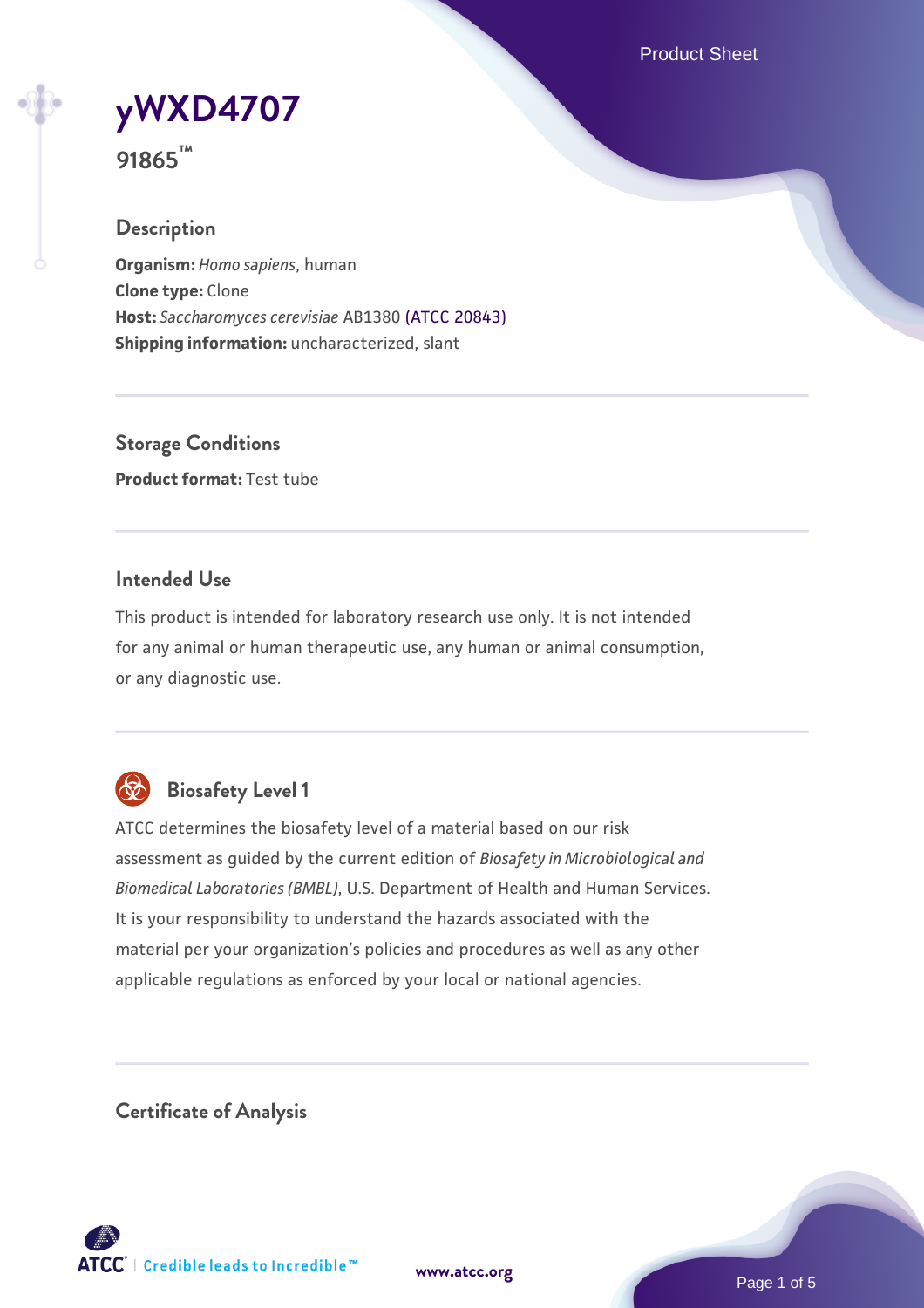

For batch-specific test results, refer to the applicable certificate of analysis that can be found at www.atcc.org.

### **Insert Information**

**Type of DNA:** genomic **Genome:** Homo sapiens **Chromosome:** X X pter-q27.3 **Gene name:** DNA Segment, single copy **Gene product:** DNA Segment, single copy [DXS3676] **Gene symbol:** DXS3676 **Contains complete coding sequence:** Unknown **Insert end:** EcoRI

#### **Vector Information**

**Construct size (kb):** 155.0 **Intact vector size:** 11.454 **Vector name:** pYAC4 **Type of vector:** YAC **Host range:** *Saccharomyces cerevisiae*; *Escherichia coli* **Vector information:** other: telomere, 3548-4235 other: telomere, 6012-6699 Cross references: DNA Seq. Acc.: U01086 **Cloning sites:** EcoRI **Markers:** SUP4; HIS3; ampR; URA3; TRP1 **Replicon:** pMB1, 7186-7186; ARS1, 9632-10376

# **Growth Conditions**

**Medium:** 



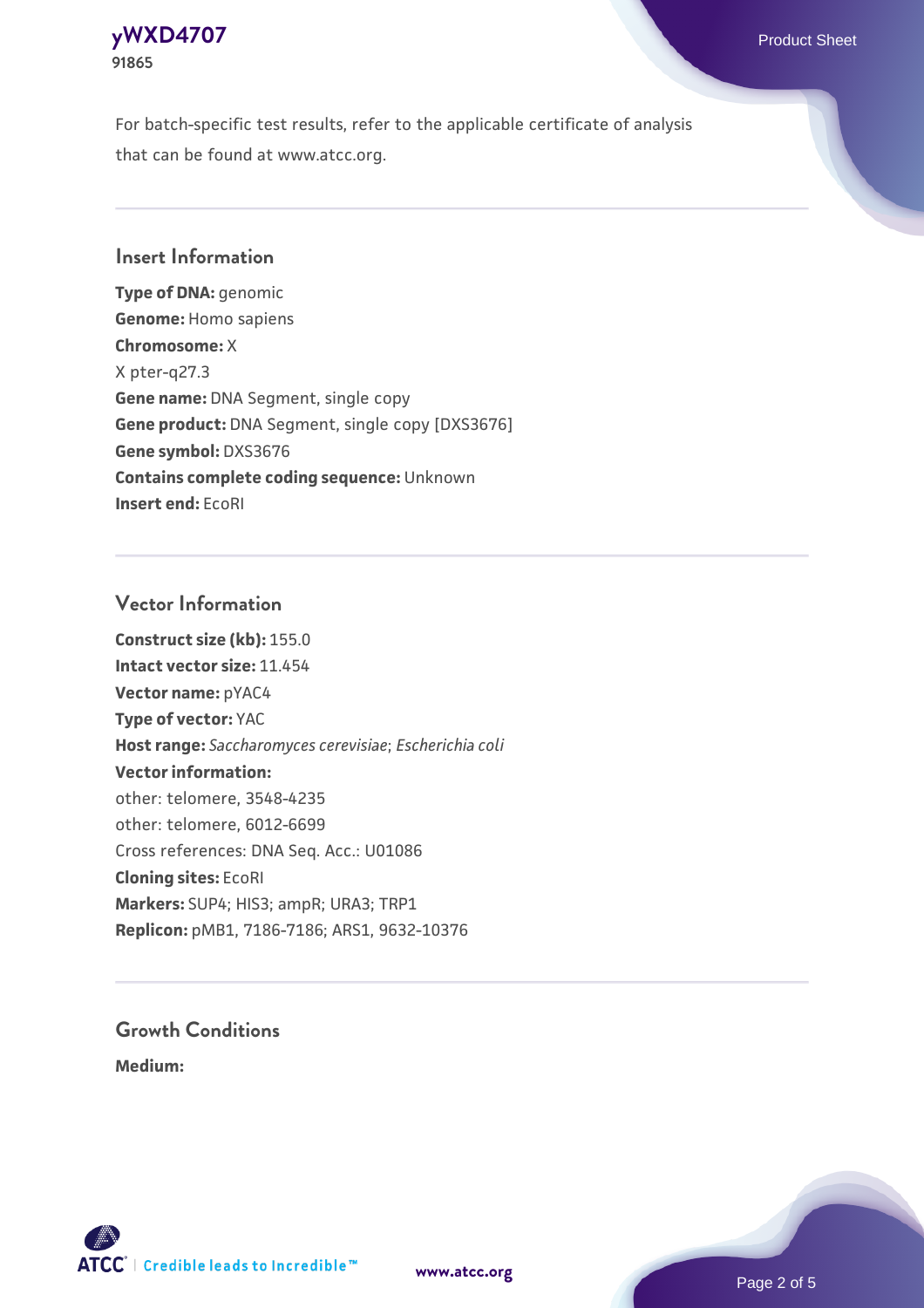**[yWXD4707](https://www.atcc.org/products/91865)** Product Sheet **91865**

[ATCC Medium 1245: YEPD](https://www.atcc.org/-/media/product-assets/documents/microbial-media-formulations/1/2/4/5/atcc-medium-1245.pdf?rev=705ca55d1b6f490a808a965d5c072196) **Temperature:** 30°C

#### **Notes**

More information may be available from ATCC (http://www.atcc.org or 703- 365-2620).

## **Material Citation**

If use of this material results in a scientific publication, please cite the material in the following manner: yWXD4707 (ATCC 91865)

### **References**

References and other information relating to this material are available at www.atcc.org.

#### **Warranty**

The product is provided 'AS IS' and the viability of ATCC® products is warranted for 30 days from the date of shipment, provided that the customer has stored and handled the product according to the information included on the product information sheet, website, and Certificate of Analysis. For living cultures, ATCC lists the media formulation and reagents that have been found to be effective for the product. While other unspecified media and reagents may also produce satisfactory results, a change in the ATCC and/or depositor-recommended protocols may affect the recovery, growth, and/or function of the product. If an alternative medium formulation or reagent is used, the ATCC warranty for viability is no longer



**[www.atcc.org](http://www.atcc.org)**

Page 3 of 5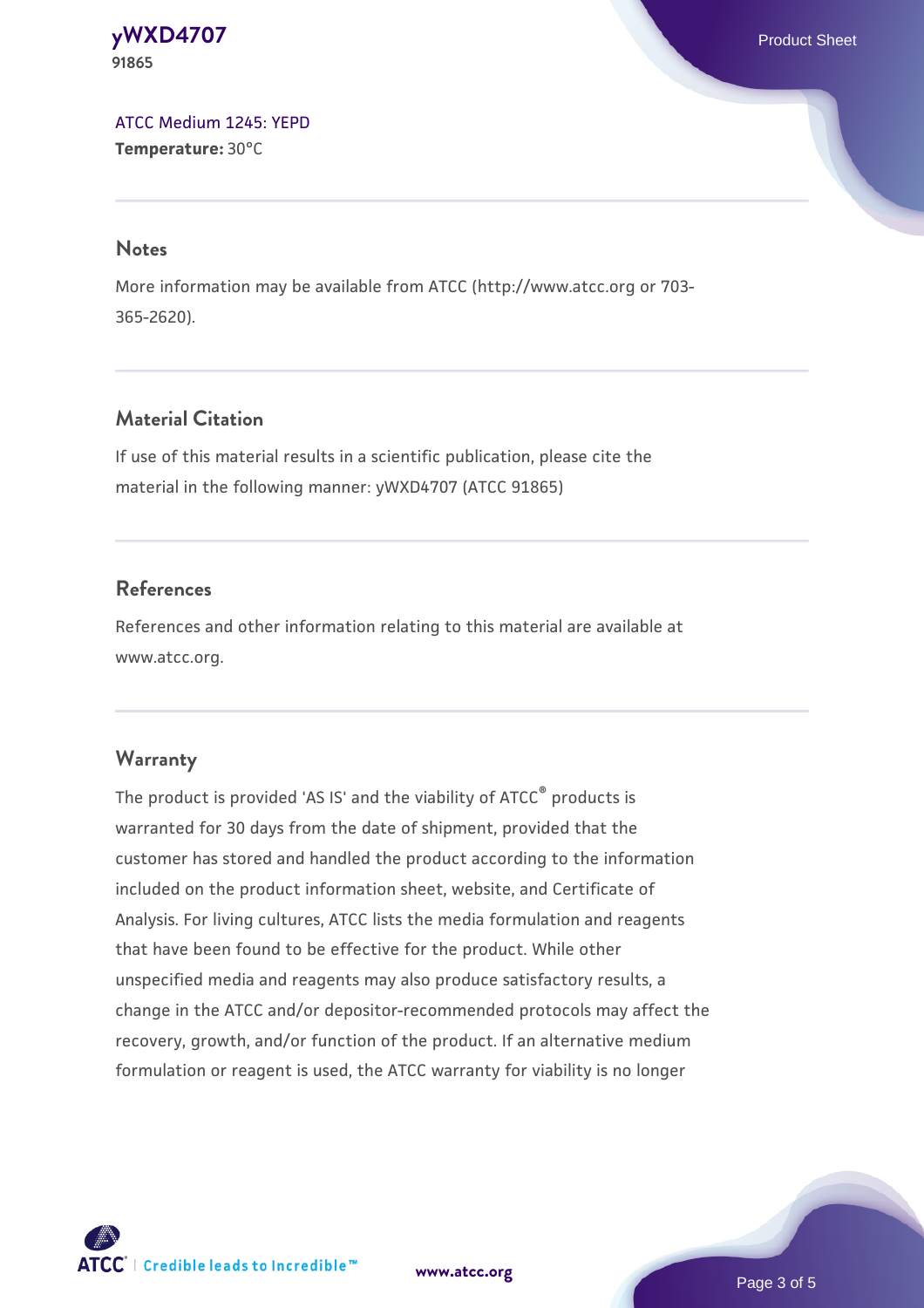**91865**

valid. Except as expressly set forth herein, no other warranties of any kind are provided, express or implied, including, but not limited to, any implied warranties of merchantability, fitness for a particular purpose, manufacture according to cGMP standards, typicality, safety, accuracy, and/or noninfringement.

#### **Disclaimers**

This product is intended for laboratory research use only. It is not intended for any animal or human therapeutic use, any human or animal consumption, or any diagnostic use. Any proposed commercial use is prohibited without a license from ATCC.

While ATCC uses reasonable efforts to include accurate and up-to-date information on this product sheet, ATCC makes no warranties or representations as to its accuracy. Citations from scientific literature and patents are provided for informational purposes only. ATCC does not warrant that such information has been confirmed to be accurate or complete and the customer bears the sole responsibility of confirming the accuracy and completeness of any such information.

This product is sent on the condition that the customer is responsible for and assumes all risk and responsibility in connection with the receipt, handling, storage, disposal, and use of the ATCC product including without limitation taking all appropriate safety and handling precautions to minimize health or environmental risk. As a condition of receiving the material, the customer agrees that any activity undertaken with the ATCC product and any progeny or modifications will be conducted in compliance with all applicable laws, regulations, and guidelines. This product is provided 'AS IS' with no representations or warranties whatsoever except as expressly set forth herein and in no event shall ATCC, its parents, subsidiaries, directors, officers, agents, employees, assigns, successors, and affiliates be liable for indirect, special, incidental, or consequential damages of any kind in connection with or arising out of the customer's use of the product. While reasonable effort is made to ensure authenticity and reliability of materials on deposit, ATCC is not liable for damages arising from the misidentification or



**[www.atcc.org](http://www.atcc.org)**

Page 4 of 5